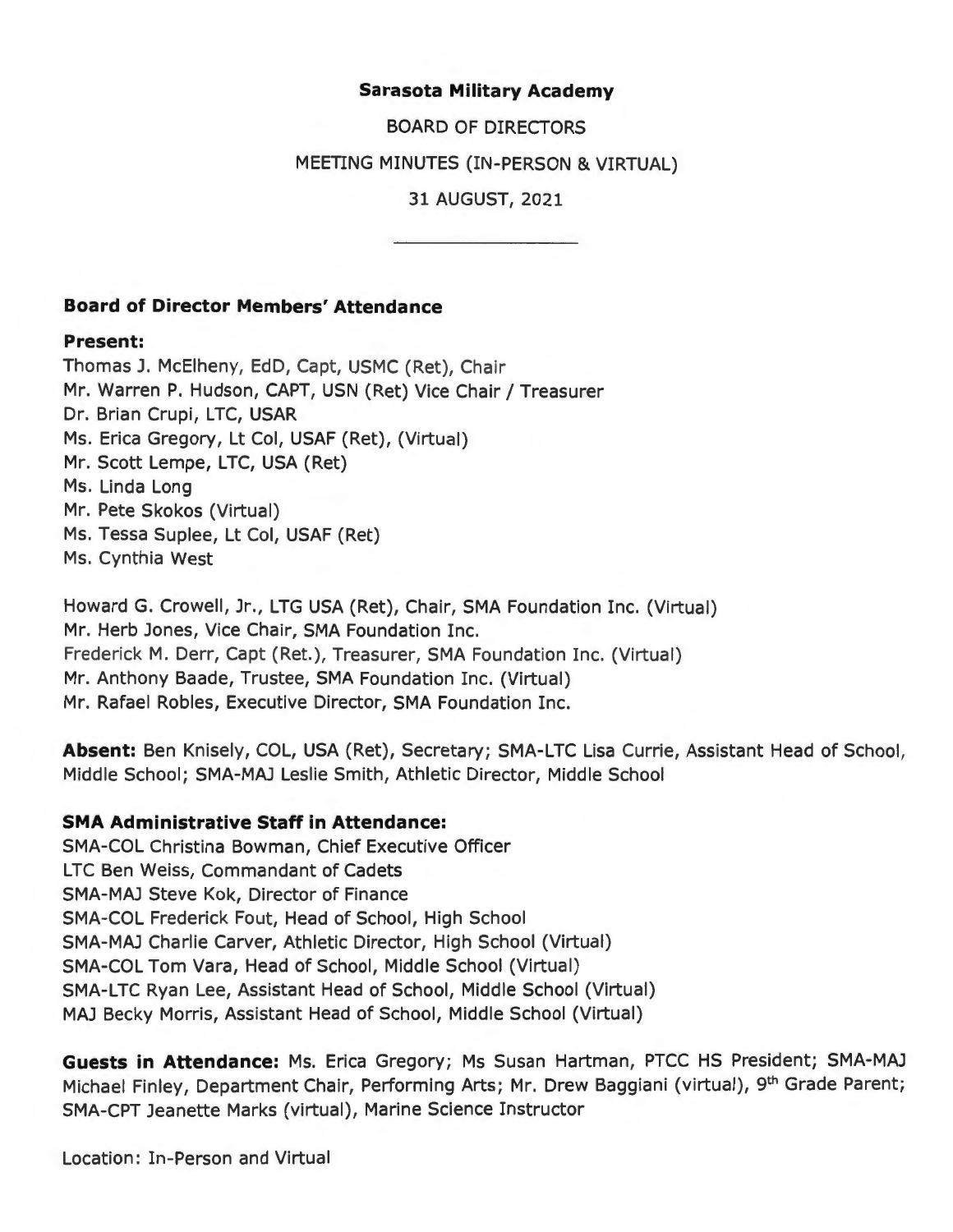The chairman called the meeting to order at 2:30 pm.

Chair Thomas McElheny recommended to change the agenda with the Nominating Committee Report following the approval of the minutes and the Mask Policy to New Business.

### **Vice Chair Warren Hudson motioned to approve the recommended agenda change; Mr. Scott Lempe seconded the motion and the board unanimously approved.**

#### **Motion to Approve the 17 lune, 2021 Minutes:**

Ms. Linda Long motioned to approve the 17 June, 2021 minutes; Mr. Lempe seconded the motion and the board unanimously approved.

#### **Motion to Approve the 1 July, 2021 Special Meeting Minutes:**

Vice Chair Hudson motioned to approve the 1 July, 2021 Special Meeting minutes with the noted corrections; Ms. Cynthia West seconded the motion and the board unanimously approved.

**Committee Reports:** Vice Chair Hudson presented to the board the recommendation of the Nominating Committee to extend to Ms. Erica Gregory a placement on the Board of Directors as a new Director. He detailed her experiences, as well as an Air Force Academy graduate, would be a benefit to the board.

### **Ms. Tessa Suplee motioned to approve the recommendation of Ms. Erica Gregory joining the Board of Directors as a Director; Ms. West seconded the motion and the board unanimously approved.**

**Executive Director of Schools Report:** SMA-COL Christina Bowman provided a read-ahead report. She presented the new rank of SMA-LTC to SMA-MAJ Steve Kok as he has taken on additional responsibilities and has earned it. SMA-COL Bowman discussed the current enrollment numbers on both campuses and the need to fill three more positions. She recommended to the board to opt-out of the school grade for last school year based on the math and reading scores. Vice Chair Hudson expressed his disappointment and retracts his decision of an opt-in as he understands the results will not be favorable. Mr. Lempe stated the need for all to understand the components that derive the school grade so to focus energy on areas that can be directly impacted and recommended presenting an explanation to the board. Chair McElheny inquired as to revising the strategic plan to include the components in which Vice Chair Hudson replied that the committee relied on the administrative team to express the areas to include in the strategic plan.

SMA-COL Bowman stated board approval is needed for the out-of-field instructors who are in the process of receiving their certifications.

# **Ms. Suplee motioned to approve the out-of-field list of instructors; Ms. West seconded the motion and the board unanimously approved.**

SMA-COL Bowman stated board approval is needed for the Employee Handbook to include revisions to the FRS (Florida Retirement System) section.

# **Mr. Lempe motioned to approve the Employee Handbook with revisions; Ms. West seconded the motion and the board unanimously approved.**

SMA-COL Bowman stated board approval is needed for the new Community Speakers policy that she has created utilizing the district policy for speakers to ensure proper vetting .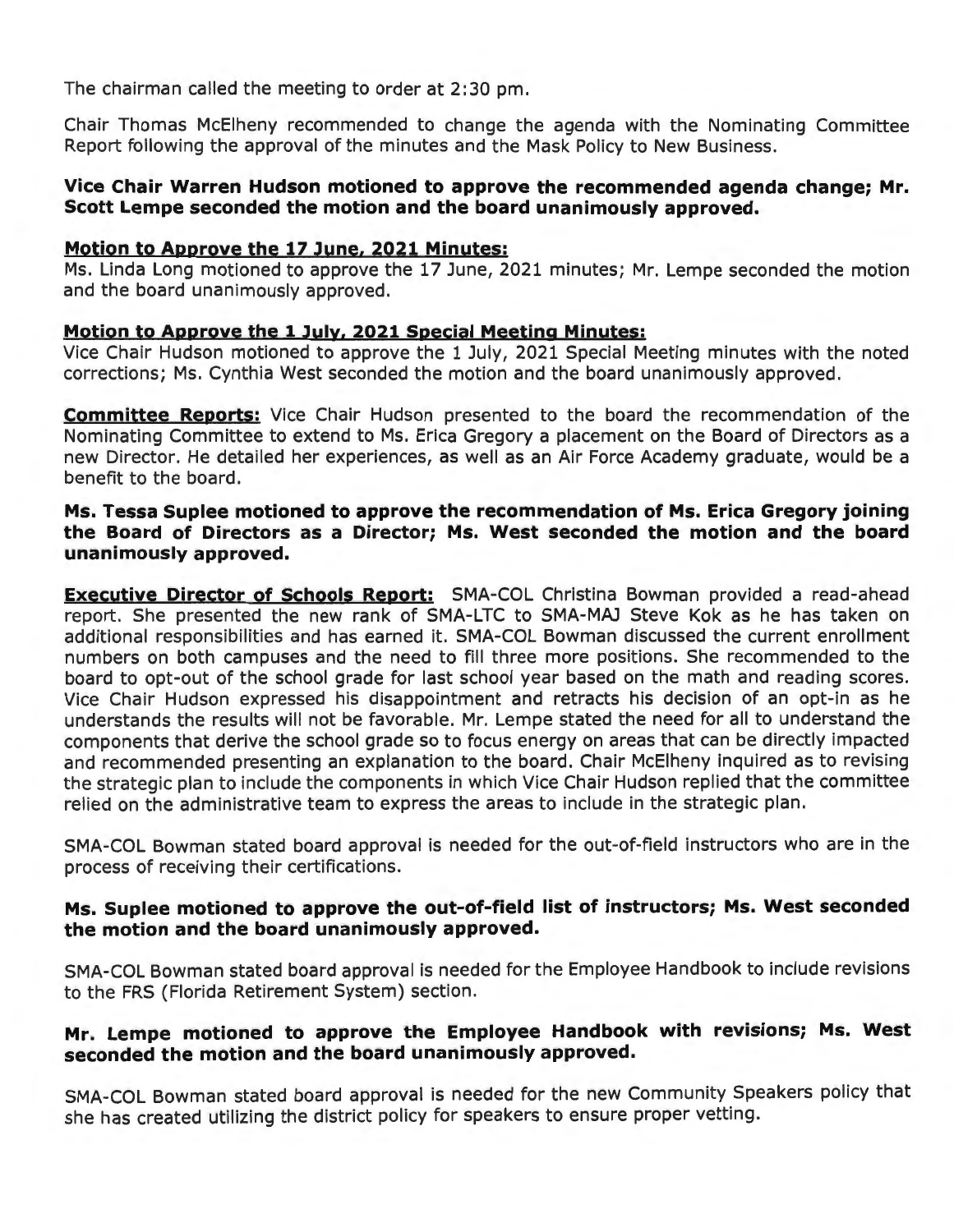### **Ms. West motioned to approve the Community Speakers Policy; Vice Chair Hudson seconded the motion and the board unanimously approved.**

Vice Chair Hudson inquired as to the progress on the ESSER II funds in which SMA-COL Bowman replied that she had submitted for the ESSER I and II as well as Title II and IV funds with the request of the full amounts.

## **Technology and Data Impact Report: N/A**

**SMA Head of School Report, Middle School:** SMA-COL Tom Vara provided a read-ahead report. He stated a successful faculty training week with the new staff and working with the department chairs on the academic challenges of the quarantined cadets. Vice Chair Hudson inquired as to the drop in enrollment in which SMA-COL Vara replied the main reason is the restrictions of in-person enrollment meetings due to COVID protocol. Dr. Brian Crupi inquired as to the plan moving forward to allow prospective families back on campus in which SMA-COL Vara replied that they will be starting with small groups for tours. Mr. Lempe stated the benefits of identifying the elementary and middle schools that are the biggest feeders in and out of county.

**SMA Middle School Athletics Report:** SMA-MAJ Leslie Smith provided a read-ahead report. SMA-COL Vara stated that volleyball and flag football tryouts have commenced along with the running club as pre-cursor to cross country season.

### **Instructional Design & Curriculum:** N/A

**SMA Head of School Report, High School:** SMA-COL Fred Fout provided a read-ahead report. He discussed the COVID numbers along with the breakdown of positive cases and contact tracing. SMA-COL Fout stated that open enrollment begins October 1<sup>st</sup> with hopes of expanding on-campus opportunities and overcoming challenges of virtual recruiting. He discussed the PTCC assisting with in-person events at different geographic locations. SMA-COL Fout stated that he's worked with the department chairs in creating an action plan reflecting literacy initiatives in reading, writing and digital literacy that will be presented at next board meeting.

**SMA HS Athletics Report:** SMA-MAJ Charlie Carver provided a read-ahead report. He stated that there is a 35% increase in cadet participation across all sports from previous years with a record number of almost thirty cadets in cross country alone. SMA-MAJ Carver discussed SMA hosting their first cross country meet held at the middle school with nine schools participating and the return of the basketball program with boys and girls Varsity and JV boys. He discussed the strain on facilities with only the middle school gym available for any court sports as well as the county limiting field use and continues to work with SMA-MAJ Smith for solutions.

**SAi/Commandant's Report:** LTC Ben Weiss provided a read-ahead report. He explained the new grooming modifications for females that has been implemented. LTC Weiss stated that the first formations on both campuses were a huge success and the cadet representation is exceptional. He mentioned the presentation of the Legion of Valor Bronze award to C/COL Abigail Koester will be on 21 September during formation and mentioned certain members of the community will be in attendance such as the Mayor and Commissioner. LTC Weiss stated the color guard was in audition to present at a large event for Governor Desantis and Congressman Vern Buchanan.

**Staff Representatives:** SMA-COL Vara stated that SMA-MAJ Smith provided a read ahead identifying concerns with obtaining substitute teachers as there is a shortage.

**Media Report: N/A**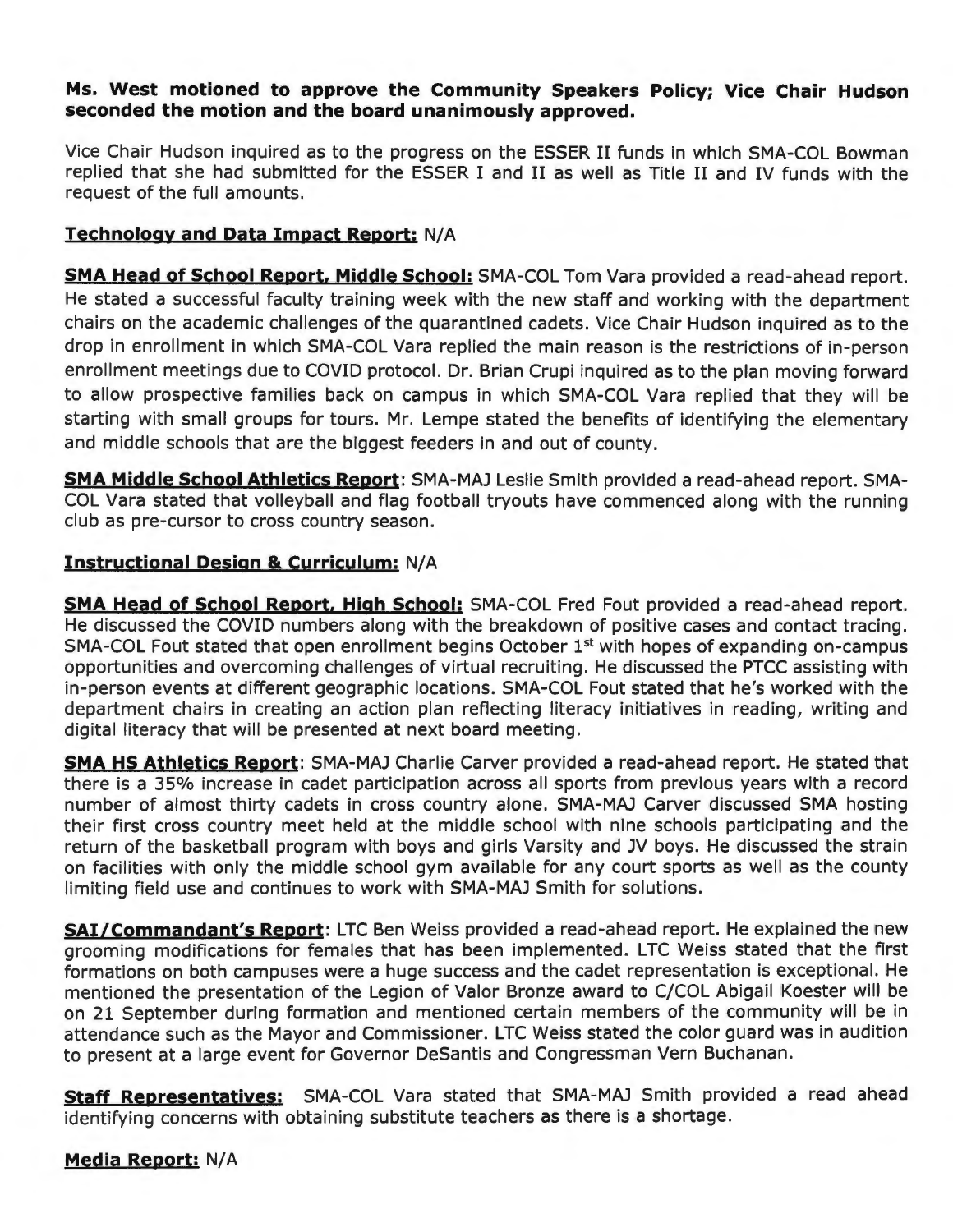**Treasurer's Report:** SMA-LTC Steve Kok provided a read-ahead report and balance sheets per campus. He discussed last year's budget as well as the proposed budget for this 2021-22 fiscal year. SMA-LTC Kok stated the PPP (Paycheck Protection Program) loan has been forgiven as well as the loan to SMA Foundation by SMA. He discussed the FTE amount was lower last year compared to a seven year average. SMA-LTC Kok stated that SMA should qualify for the ESSER I & II funds. Vice Chair Hudson stated that he wants leadership to come back at next board meeting with suggested cuts in order to balance the budget. Ms. Linda Long stated that enrollment and staffing need to go hand in hand and inquired as to the district's number of administrators per students.

**PTCC Report:** Ms. Susan Hartman provided a read-ahead report for the high school. She discussed a successful board with all positions filled as well as the implementation of the online SMA Spirit Store. Ms. Hartman stated that this year's focus is to refresh the PTCC brand and energize families for an increase in participation and stated that families are responding by wanting to be involved.

**Foundation:** Mr. Rafael Robles provided a read-ahead report. He discussed financials to include a breakdown of revenue from campaigns and expenses. Chair Howard Crowell stated that a program strictly to marketing is necessary and urges an external community wide marketing program. Mr. Robles stated that he is currently working on an Academy wide tri-fold to market to prospective families as well as a marketable display of the strategic plan document. Chair (SMA) McElheny stated that a marketing budget is in place to create promotional videos and materials that will build brand awareness to ensure a healthy enrollment number for next school year.

# **Marketing and Communications Report: N/A**

**Chairman:** N/A

# **Old Business:** N/A

**New Business:** SMA-COL Bowman asks the board to consider adopting the Sarasota County School District Mask Mandate Policy with a 60-Day consideration instead of 90-Day due to the disruption in education over COVID numbers. Dr. Crupi inquired as to the types of tests that are acceptable to return to class in which SMA-COL Fout replied that the Ellume At Home Test is acceptable but hard to find in local stores as well as the PCR test. Dr. Crupi inquired as to the quarantine cadets are due to contact tracing or positive cases in which SMA-COL Fout replied that it was mostly due to contact tracing. SMA-COL Bowman stated the Department of Health commended her for both campuses successful in contact tracing with fidelity. She recommended for families to have through the long weekend and for the Mask Mandate to commence on the first day back on Tuesday, 7 September with masks unless provided a medical opt-out.

SMA-MAJ Michael Finley, Performing Arts Department Chair, shared his comments on implementing the mask mandate. Mr. Drew Baggiani, a ninth grade parent, shared his comments on implementing the county's mask mandate. SMA-CPT Jeanette Marks shared her comments on implementing the county's mask mandate. Dr. Crupi inquired as to why a parent opt-out can't be incorporated in which SMA-COL Bowman replied that it would be too difficult for the faculty to follow.

**Ms. West motioned to approve the adoption of the District Mask Mandate Policy as written but for 60-days starting on 7 September with the ability to suspend if below 80/o**